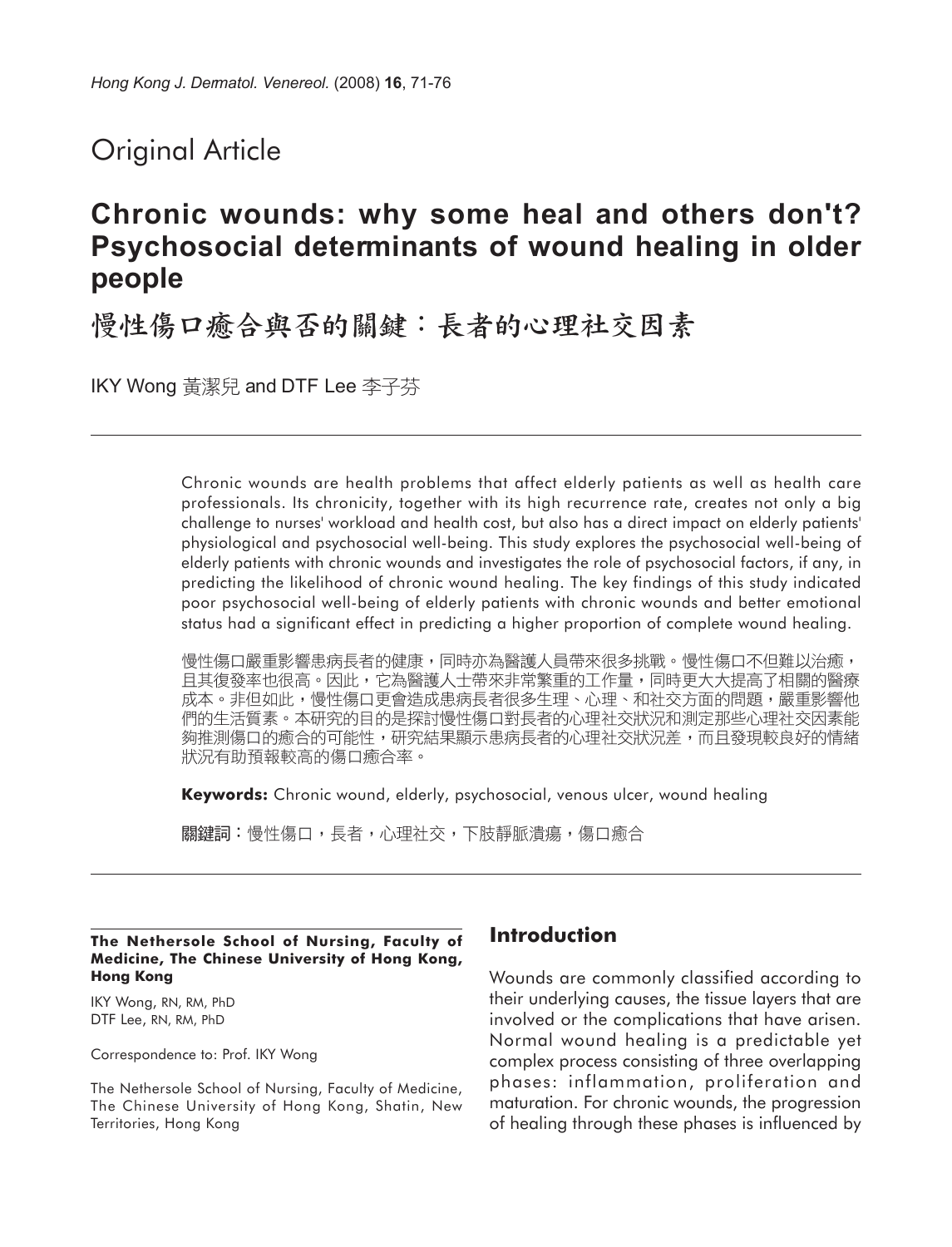wound site factors, systemic factors and social factors. Timmons highlighted these "three S's" in the zonal influences upon wound healing.<sup>1</sup> The first 'S', which represents "wound site condition", is the innermost zone. The second 'S' represents both physiological and psychological system changes associated with the patients with wounds. The third 'S' refers to social environment and social support. This model advocates a 'whole person' approach in the management of chronic wounds.

In Hong Kong, the prevalence and incidence of chronic wounds are not well documented. However, it is well known that a large number of elderly patients with chronic wounds receive wound dressings in general out-patient clinics (GOPC) or at home from community nurses on either a daily or alternate-day basis. A study conducted in the community nursing services in Kwun Tong found that there were around 200 (24%) patients receiving wound care from community nurses each month.2 Of this number, around 11% had leg ulcers and 9% had pressure sores. Meanwhile, service statistics reported that more than 70% of treatment provided in GOPCs involved chronic wound care.

The persistence and recurrence of chronic wounds not only indicate substantial medical resource utilisation and costs,3 but also has a direct impact on the quality of life in elderly patients.4 With regards to the psychosocial aspect, a local study on 86 elderly patients with leg ulcers found that pain, immobility and lack of leisure activities were the most commonly reported problems affecting older patients' daily living.<sup>5</sup> The literature also highlighted many psychosocial responses, such as feelings of helplessness, lack of control, diminished human interaction, boredom and loss of self-esteem.<sup>6,7</sup> These problems may induce stress, anxiety and depression, resulting in further delay in wound healing,<sup>8</sup> due to impairment of the initial inflammatory responses and disturbance of neuro-endocrine immune equilibrium.<sup>9,10</sup> However, these studies have almost exclusively dealt with acute experimentally induced wounds rather than chronic wounds. Despite advances in modern wound management technology and the control of healing determinants (including patients' age, wound size and wound duration), in clinical

trials some chronic wounds rapidly respond to treatment while others still do not.

# **Objective**

The goals of the present study are to examine the psychosocial well-being of elderly patients with chronic wounds and to identify the psychosocial factors that may predict the likelihood of wound healing.

### **Method**

This is a retrospective study performed on data collected from 60 chronic venous ulcer patients who received daily wound dressing in a GOPC in Hong Kong. The study population comprised of male and female patients aged 55 years old or above with wound bed free from necrotic tissue or infection. The wound sizes were less than 50 cm2 in area and wound duration was more than eight weeks. Patients who had bilateral leg ulcers, having a known history of sensitivity to wound dressing or receiving any pharmacological treatment that might affect ulcer healing, such as corticosteroids, were excluded from the study.

Complete wound healing in this study was defined as complete epithelialisation. All participants received standardised treatment given by the research nurses throughout the 12-week treatment period. The selection of topical wound dressing and frequency changes were guided by a clinical protocol which is a combination of the Wound Staging System developed by Falanga<sup>11</sup> and the wound dressing decision guide formulated by the wound manager of the manufacturing company (Table 1). All wound dressing materials used in this study were sponsored by the Lohmann and Rauscher Ltd.

This study examined the psychosocial well-being of elderly patients with chronic wounds prior to the study and assessed the status of complete wound healing at week 12. Complete ulcer healing was double-checked by two researchers at the research clinic and images were recorded by the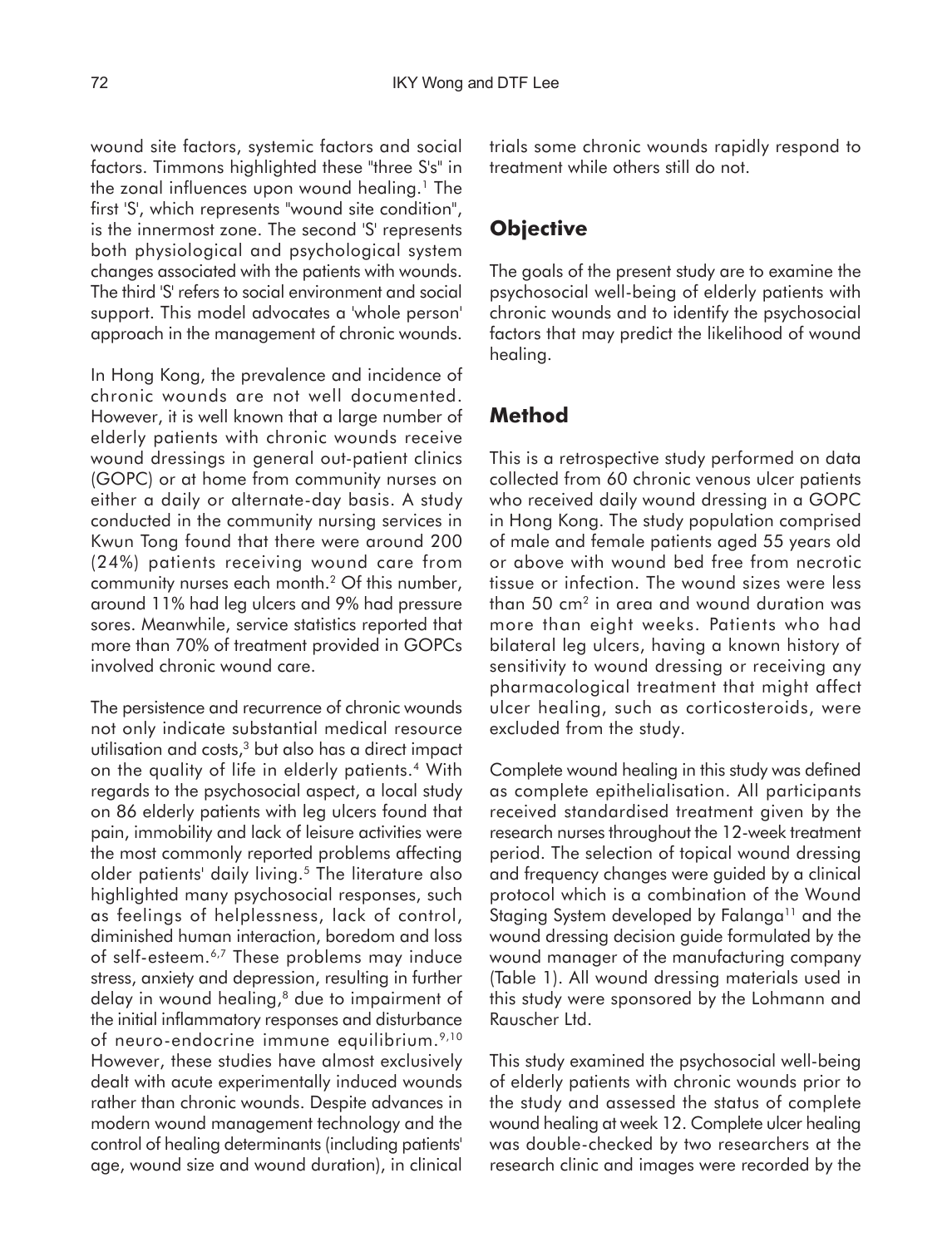| <b>Wound staging system</b> |                                       |                               |                      |  |  |  |  |
|-----------------------------|---------------------------------------|-------------------------------|----------------------|--|--|--|--|
| Wound bed appearance        | <b>Granulation tissue</b>             | Fibrinous tissue              | Eschar               |  |  |  |  |
| A                           | 100%                                  |                               |                      |  |  |  |  |
| B                           | 50-100%                               | $^{+}$                        |                      |  |  |  |  |
| C                           | < 50%                                 | $^{+}$                        |                      |  |  |  |  |
| D                           | Any amount                            | $^{+}$                        | $^{+}$               |  |  |  |  |
| Exudate                     | Extent of control                     | Amount                        | Frequent of dressing |  |  |  |  |
|                             | Fully                                 | None/minimal                  | Weekly               |  |  |  |  |
| $\overline{2}$              | Partially                             | Moderate                      | Every 2-3 days       |  |  |  |  |
| 3                           | Uncontrolled                          | Very exudative                | Daily                |  |  |  |  |
|                             |                                       | Wound dressing decision guide |                      |  |  |  |  |
|                             |                                       | 2                             | 3                    |  |  |  |  |
| A                           | Hydrocolloid                          | Non-adhesive dressing         | Absorbant            |  |  |  |  |
| B                           | Hydrocolloid                          | Foam                          | Alginate & Absorbant |  |  |  |  |
| C                           | Hydrocolloid                          | Foam                          | Alginate & Foam      |  |  |  |  |
| D                           | Hydrogel & Non-<br>adherence dressing | Hydrogel & Foam               | Alginate & Foam      |  |  |  |  |

**Table 1.** Wound staging system and decision guide

VeV MD stereophotogrammetry. Psychosocial wellbeing, such as pain severity and its interference, was measured by the Chinese version of the Brief Pain Inventory (BPI-C),<sup>12</sup> while disease-specific and generic health-related quality of life was measured by the Chinese version of the Charing and Cross Venous Ulcer Questionnaire (CCVUQ-C),<sup>13</sup> and The Chinese (Hong Kong) SF-12 Health Survey  $(SF-12-C)^{14}$  respectively. The BPI-C and SF-12-C were well validated in Taiwan and Hong Kong. The CCVUQ-C was translated from its English version into Chinese by using Brislin's model of translation locally. The psychometric properties were confirmed by confirmatory factor analysis using LISREL. All questionnaires were administered by research nurses. Data analysis involved the use of descriptive statistics and inferential statistics such as frequency count and multiple logistic regression. Multivariate logistic regression for examining the effect of these three psychosocial impacts with an adjustment of patient's age, wound size, and wound duration was also performed.

### **Results**

Sixty elderly patients with chronic venous ulcers were involved in this study. They all had a unilateral ulcer on the lower leg for more than eight weeks. As shown in Table 2, majority of the patients were female and had reached primary level education. Their mean age was 68.8 years old with a standard deviation of 9.5 years, and about a quarter (23%) of the participants was living alone. About 75% of them had already retired, with 23% receiving financial support from the Comprehensive Social Security Assistance (CSSA). With regards to ulcer characteristics (Table 3), the mean ulcer size was  $9.2 \text{ cm}^2$  (range: 0.41-41.7), with a mean ulcer duration of 22.3 months (range: 2-120). The location of the ulcer was evenly located at four sites of the leg. The majority of the ulcers had more than 50% granulating tissue at the wound bed and with moderate exudates that required alternate-day dressing changes.

At week 12, 17 out of 60 (28%) patients had healed. This meant that 43 (72%) had not yet healed. There was no significant difference in the proportion of patients with hypertension, diabetic mellitus, and heart disease between the healed and non-heal groups. Despite similar patient and wound characteristics, underlying causes, presence of comorbidities and treatment regimens, some wounds rapidly responded to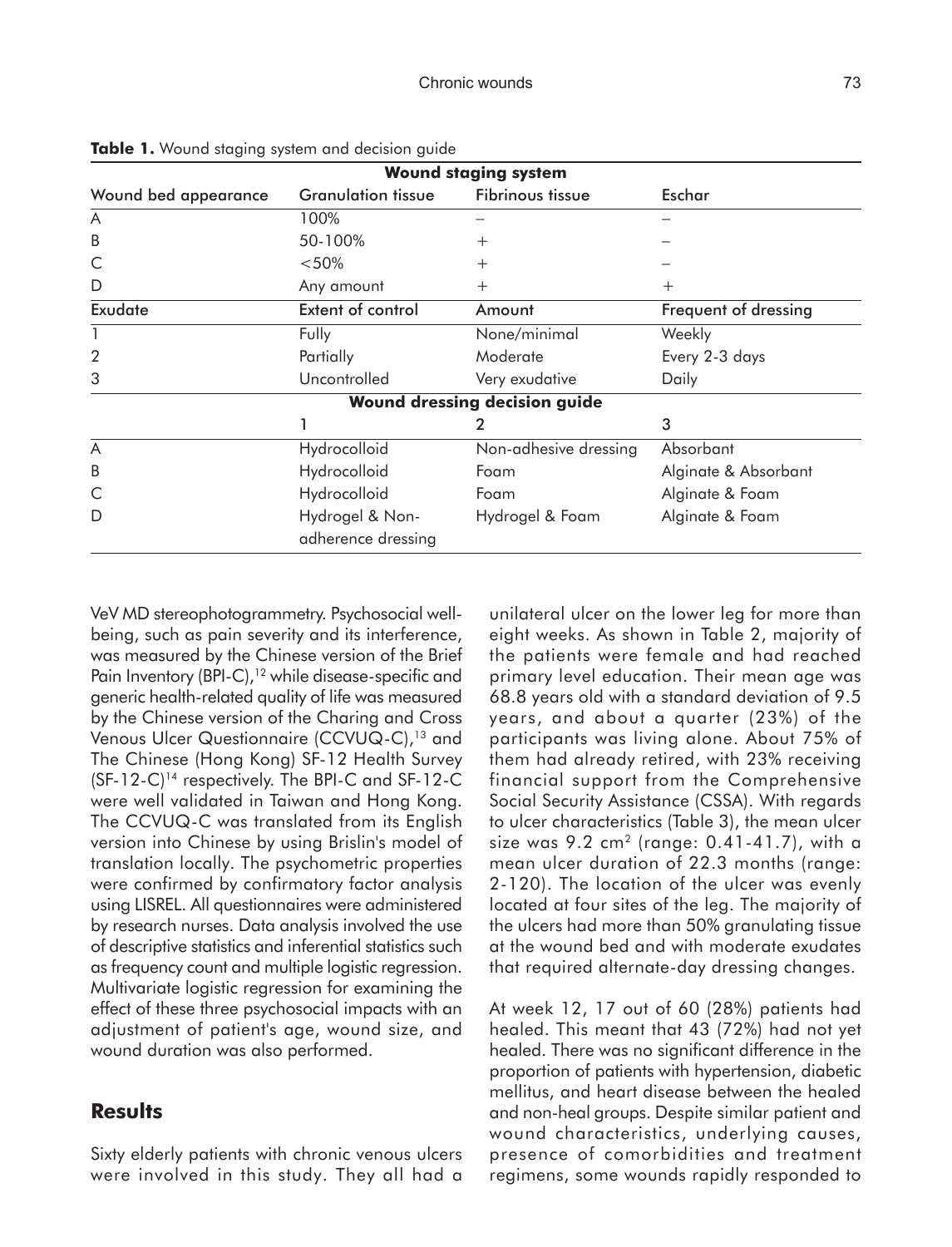| Socio-demographic data      |                                  |                  | Study participants (n=60) |
|-----------------------------|----------------------------------|------------------|---------------------------|
|                             |                                  | <b>Frequency</b> | (percentage)              |
| Gender                      | Female                           | 39               | 65%                       |
|                             | Male                             | 21               | 35%                       |
| Education                   | <b>Illiterate</b>                | 11               | 18%                       |
|                             | Elementary education (Primary)   | 37               | 62%                       |
|                             | Higher education (Secondary)     | 12               | 20%                       |
| Age                         | 55-75 years                      | 38               | 63%                       |
|                             | $>75$ years                      | 22               | 37%                       |
| Mean age                    | 68.8 years (SD 9.5; range 55-89) |                  |                           |
| Living arrangement          | Alone                            | 14               | 23%                       |
|                             | With spouse only                 | 18               | 30%                       |
|                             | With family members              | 28               | 47%                       |
| Source of financial support | <b>CSSA</b>                      | 14               | 23%                       |
|                             | dol                              | 15               | 25%                       |
|                             | Family                           | 31               | 52%                       |

**Table 2.** Socio-demographic data of the participants in the study

CSSA = Comprehensive Social Security Assistance

| <b>Wound characteristics</b> | Study participants (n=60)                                                     |                  |              |  |
|------------------------------|-------------------------------------------------------------------------------|------------------|--------------|--|
|                              |                                                                               | <b>Frequency</b> | (percentage) |  |
| Mean size                    | 9.2 cm <sup>2</sup> (Range 0.41-41.7)                                         |                  |              |  |
| Mean duration                | 22.3 months (Range 2-120)                                                     |                  |              |  |
| Ulcer location               | Rt. malleolus                                                                 | 12               | 20%          |  |
|                              | Rt. gaiter area                                                               | 12               | 20%          |  |
|                              | Lt. malleolus                                                                 | 15               | 25%          |  |
|                              | Lt. gaiter area                                                               | 21               | 35%          |  |
| Wound bed condition          | 100% granulation tissue                                                       | 16               | 27%          |  |
|                              | 50-100% granulation tissue                                                    | 28               | 47%          |  |
|                              | $<$ 50% granulation tissue                                                    | 11               | 18%          |  |
|                              | Presence of fibrinous material and eschar                                     | 5                | 8%           |  |
| Exudates control             | Fully controlled with minimal exudates                                        | 25               | 41.3%        |  |
|                              | Partially controlled with moderate exudates<br>require alternate day dressing | 34               | 57%          |  |
|                              | Very exudative wound requiring daily dressing                                 |                  | 1.7%         |  |

#### **Table 3.** Wound characteristics of the participants in the study

treatment as compared to others. With regard to the overall psychosocial well-being of all study participants, Table 4 showed that chronic wound elderly patients experienced pain and its interference with a mean of 5.05 and 3.67, respectively (a higher scoring indicates more pain and its interference on daily life). In the generic health-related quality of life measure, an overall score of 39.2 to 44.5 out of 100 was attained. The

disease-specific health-related quality of life scoring was around 52.6 (a higher score indicates a better generic health-related quality of life and poorer disease-specific health-related quality of life). With regard to the group differences, student t-test showed no statistically significant difference between healed and non-heal elderly patients among all psychosocial comparisons between the main constructs.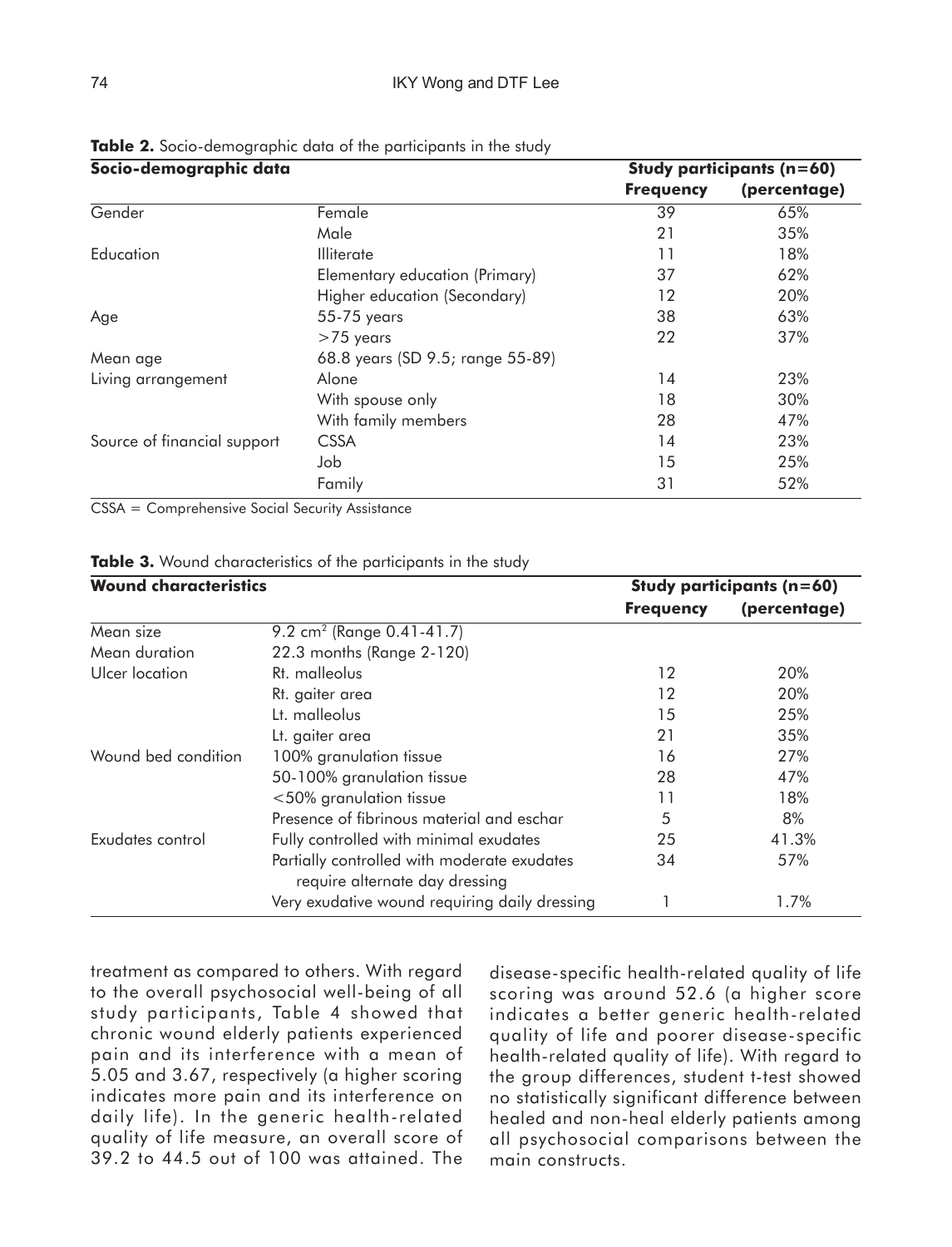However, further analysis performed on the four subscales of the CCVUQ-C detected a statistical significant odds ratio (OR) in the emotional status (Table 5). The OR of emotional status subscale was 1.10 with 95% C.I. (1.01-1.14), confounding for patients' age, wound size, and wound duration. Meanwhile, the ORs of social interaction, domestic activity and cosmetic concern ranged from 0.96- 0.99 which indicated no significant effects. The result showed a 95% confidence level in predicting a 10% increase in likelihood of complete wound healing for a certain level of improvement in emotional status.

# **Discussion**

The treatment for chronic wounds is a major challenge that entails significant patient and health costs. The psychosocial predictors for wound healing are important in identifying potential slow healing cases that may be benefited from psychosocial interventions which have been extensively used in the management of chronic diseases.

Chronic wound is generally considered as pain-free unless it is associated with bacterial infection. For venous ulcers, the pain is worst when the legs are dependent, and the pain is relieved when the legs are elevated. Results from pain severity and pain interference in this study reflect an overall mild to moderate impact on elderly patients' life. Some people may still consider a score of 3 to 5 as a mild to moderate impact on life. However, in the presence of wound, this kind of life disturbance takes place everyday and goes on continuously over several years. Most importantly, some aspects of pain interference on mood induce stress response, thereby resulting in an elevation of catecholamines and cortisol, which both eventually suppress the immune system, break down the vital nutrients for cell development and reduce the supply of oxygen and nutrients for wound healing. In addition, the interference with sleep will maintain this high level of catecholamines and cortisol at night and thus further prolong the inflammatory phase of ulcer healing.

**Table 4.** Psychosocial outcomes of the participants in the healed and not heal groups

| <b>Outcome variables</b>                       | Total<br>$(n=60)$ | <b>Healed</b><br>$(n=17)$ | $(n=43)$ | Not heal t-test compared<br>between healed<br>and not heal |
|------------------------------------------------|-------------------|---------------------------|----------|------------------------------------------------------------|
|                                                |                   | mean                      |          | p-value                                                    |
| Pain severity of BPI-C (0-10)*                 | 5.05              | 4.3                       | 5.4      | 0.278                                                      |
| Pain interference of BPI-C (0-10)*             | 3.67              | 3.3                       | 3.8      | 0.589                                                      |
| Physical component summary of SF-12-C (0-100)* | 39.20             | 41.2                      | 38.5     | 0.393                                                      |
| Mental component summary of SF-12-C (0-100)*   | 44.50             | 45.2                      | 44.2     | 0.815                                                      |
| Total Score of CCVUQ-C (0-100)*                | 52.60             | 54.6                      | 51.8     | 0.445                                                      |

\* = Possible score range of the scale; BPI-C = Brief Pain Inventory (Chinese version); SF-12-C = The Chinese (Hong Kong) SF-12 Health Survey; CCVUQ-C = Charing Cross Venous Ulcer Questionnaire (Chinese version)

|  | Table 5. Odds ratios of emotional, social, domestic, and cosmetic subscales for wound healing confounding |  |  |  |  |  |
|--|-----------------------------------------------------------------------------------------------------------|--|--|--|--|--|
|  | for patients' age, wound size and wound duration                                                          |  |  |  |  |  |

| <b>Factor</b>      | <b>Odds ratio</b> | 95% CI |              | p-value |
|--------------------|-------------------|--------|--------------|---------|
|                    |                   | Lower  | <b>Upper</b> |         |
| Emotional status   | 1.10              | 1.01   | 1.14         | 0.018   |
| Social interaction | 0.99              | 0.949  | 1.05         | 0.914   |
| Domestic activity  | 0.99              | 0.926  | 1.07         | 0.860   |
| Cosmetic concern   | 0.96              | 0.907  | 1.02         | 0.154   |